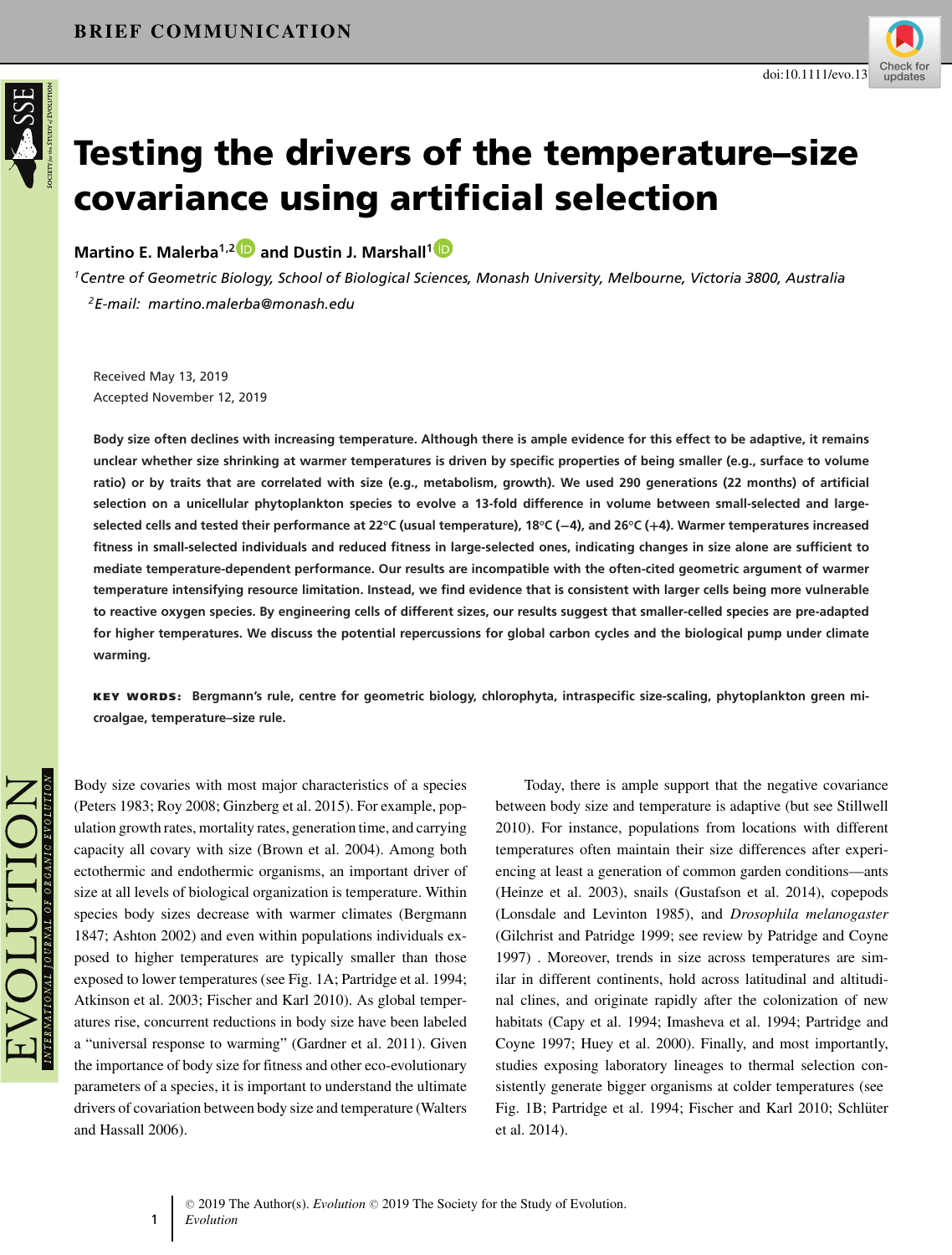

**Figure 1. Schematic of the main approaches used to investigate the negative covariance between temperature and body size. Initially, research focused on documenting trends between temperature and body size among species (question A). Later work used experimental evolution to test if size reductions represent an adaptive phenotypic plasticity (question B). By using artificial selection on a common ancestor to evolve lineages with different body sizes (while controlling for biotic and abiotic variables), our work investigates the active involvement of body size in determining the size-dependent fitness across temperatures (question C).**

While the effects of temperature on body size have been investigated extensively, considerable controversy still exists regarding the underlying mechanisms. In particular, it is unclear as to whether size or other size-related traits are the target of temperature effects (Angilletta et al. 2003; Angilletta et al. 2004). For example, smaller sizes may be favored at warmer temperatures because of specific properties of being smaller (e.g., higher surface to volume ratio; Van der Have and De Jong 1996; Woods 1999; Stillwell et al. 2008). Alternatively, body size may coevolve with temperature through other traits that actually respond to temperature and are genetically correlated with size (constrained evolution of correlated traits; e.g., Lande 1979). For example, it is easy to imagine higher mass-specific metabolic rates, or higher relative growth rates being favored under higher temperatures, both of which typically negatively covary with size (Brown et al. 2004). As such, it is possible that size may simply covary with the actual target of selection under different temperature regimes.

Identifying which traits are directly under selection across temperature regimes is complex. For instance, traditional approaches of manipulating temperatures and examining the evolution of the size of a species are not necessarily causative. A wide range of correlated physiological, morphological, and lifehistory traits change simultaneously across temperatures, which prevent establishing a direct link between body size and fitness. Using populations of different sizes from different geographic locations is equally problematic, because those lineages are likely to differ in a wide range of potentially confounding traits that will also affect their response to temperature. One solution is to turn this problem on its head—manipulate the body size of a common ancestor and examine its size-dependent fitness under different temperatures (see Fig. 1C). This approach is labor-intensive, but allows determining whether differences in size alone affect fitness under different temperature regimes. Such studies have been restricted to a few model metazoans and provide ambivalent evidence for an interaction between body size selection and environmental temperature. For example, artificial selection on body size influenced fitness across temperatures in *Drosophila melanogaster* (McCabe and Partridge 1997; Reeve et al. 2000; Trotta et al. 2007) and yellow dung flies (Teuschl et al. 2007), but not in seed beetles (Stillwell et al. 2008). Therefore, the role of body size in mediating temperature-dependent fitness remains largely unresolved, especially for unicellular organisms.

To isolate if and how body size per se affects the performance of a species at different temperatures, we used 290 generations (22 months) of artificial selection to genetically engineer a 13-fold difference in mean body size between small- and large-selected phytoplankton lineages of the unicellular green microalga (*Dunaliella tertiolecta*). After that, we exposed lineages to different temperatures to evaluate the short-term fitness among phenotypes of varying body sizes. If body size plays a direct role in the temperature-size negative covariance, we would expect small-selected lineages to better cope with increasing temperatures compared to large-selected lineages (Fig. 1). In this case, we would also expect greater size plasticity among larger lineages at higher temperatures, as these organisms would be suffering the greatest fitness penalty. To this end, we took 36 independent lineages across a factorial design of three artificial selection treatments (small-selected, large-selected, and control) and three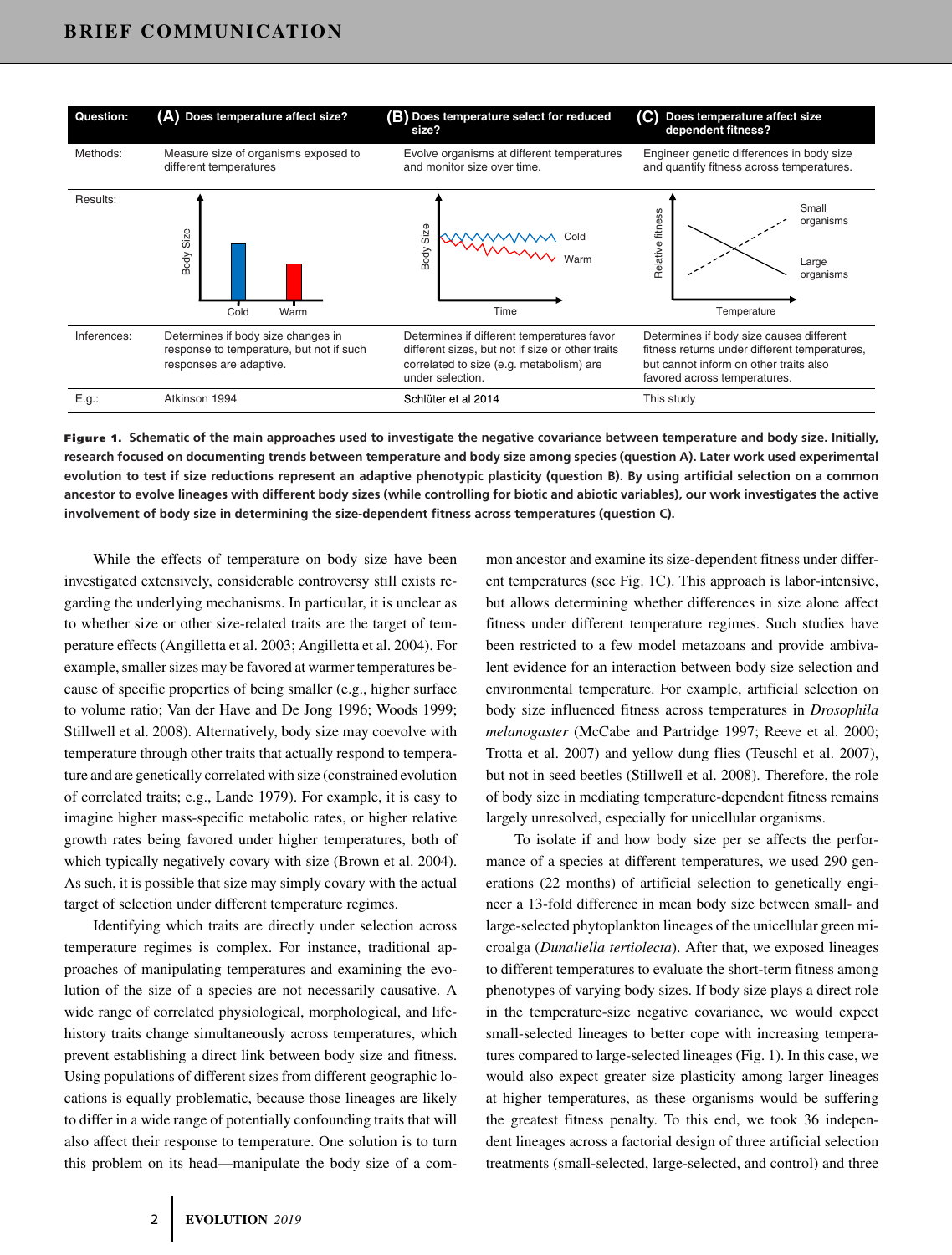

**Figure 2. Experimental design. Three variables were monitored across a factorial design of three artificial selection treatments (i.e., small-selected, large-selected, and control), three temperatures (18, 22, and 26°C), three independent temperature baths, each containing four independent lineages that were monitored at day 0, 3, and 6 after inoculation (972 observations).**

temperatures (18, 22, 26°C), each monitored for mean cell size, population density, and total biovolume for a week (972 observations; see Fig. 2 for experimental design). From there, we analyzed the effects of temperature at each artificial selection treatment on mean cell size and three fitness proxies (i.e., rate of cell production, rate of biovolume production, population carrying capacity).

Our results showed that small-selected cells have higher performance at warmer temperatures than cooler temperatures, while large-selected cells show the opposite pattern. One explanation for our results is that warmer temperatures exacerbate the negative effect of resource-limitation associated with larger organisms, and their smaller surface area to volume ratio (Agawin et al. 2000; Marañón et al. 2012). To test this mechanism, we compared temperature effects under high resource conditions (from day 0 to day 3) and low resource conditions (from day 3 to day 6) at each size-selection treatment. We find no evidence for resource limitation driving our result. Instead, we find support for an alternative explanation that oxidative stress leads to greater reactive oxygen species (ROS) accumulation inside larger cells (Suzuki and Mittler 2006).

# *Materials and Methods* **STUDY SPECIES AND CULTURING CONDITIONS**

As a model species, we chose the green microalgal species *Dunaliella tertiolecta* (Butcher) because it is cosmopolitan, tolerates a wide range of climates (from tropical to subpolar), has an intermediate body size compared to other phytoplankton species, and grows well in the laboratory (Guiry et al. 2019). We sourced this species from the Australian National Algae Culture Collection (ANACC; strain code CS-14) and started cultures from multiple cells per independent lineage (i.e., not clonal), cultured in autoclaved F/2 medium (with no silica) from 0.45 µm-filtered seawater (Guillard 1975). We kept the environment constant using a temperature-controlled room at  $21 \pm 1$ °C, under a photoperiod of 14–10 h day–night and a light intensity of 150  $\mu$ M photons

 $m^{-2}$  s<sup>-1</sup>, using low-heat 50 W LED flood lights (Power-lite<sup>TM</sup>, Nedlands Group, Bedfordale, Australia).

#### **ARTIFICIAL SELECTION FOR SIZE**

For details on the artificial selection methods, see Malerba et al. (2018c). Briefly, the method relies on larger cells forming a pellet at the bottom of test tubes at lower centrifugal forces compared to smaller cells, which instead will remain in solution (i.e., differential centrifugation). On April 25, 2016, we inoculated 72 lineages with the same ancestral population of *D. tertiolecta* into aseptic 75 cm2 plastic cell culture flasks (Corning, Canted Neck, Nonpyrogenic). Since then, we selected lineages twice a week, each Monday and Thursday: 30 lineages were large-selected, 30 small-selected, and 12 were the control. The selection differential for both larger and smaller cells was approximately 10% shift between cell volume before and after artificial selection. Control cultures experienced identical conditions (including centrifugation) without being size-selected. At the end of selection, all cultures were diluted approximately three to five times in fresh F/2 medium. Lineages were not axenic, but we kept bacterial loads to minimal levels by resuspending pelleted cells in autoclaved medium twice a week and by handling samples using sterile materials under a laminar-flow cabinet (Gelman Sciences Australia, CF23S, NATA certified).

For this experiment, we used cells sampled from 12 randomly selected lineages for each of the three size-selection treatments after 290 generations (22 months) of artificial selection. To remove any environmental effects and nongenetic phenotypic differences from artificial selection, before starting trials all cells grew for three generations (a week) under common garden conditions with no centrifugation (i.e., unselected transfer). Following the unselected transfer, we measured the mean cell volume for all 36 lineages, using optic light microscopy at  $400 \times$  after staining cells with lugol's iodine at 2%. We calculated cell volume from at least 200 cells per culture in Fiji v2.0 (Schindelin et al. 2012) assuming prolate spheroid shape, as recommended for this species by Sun and Liu (2003).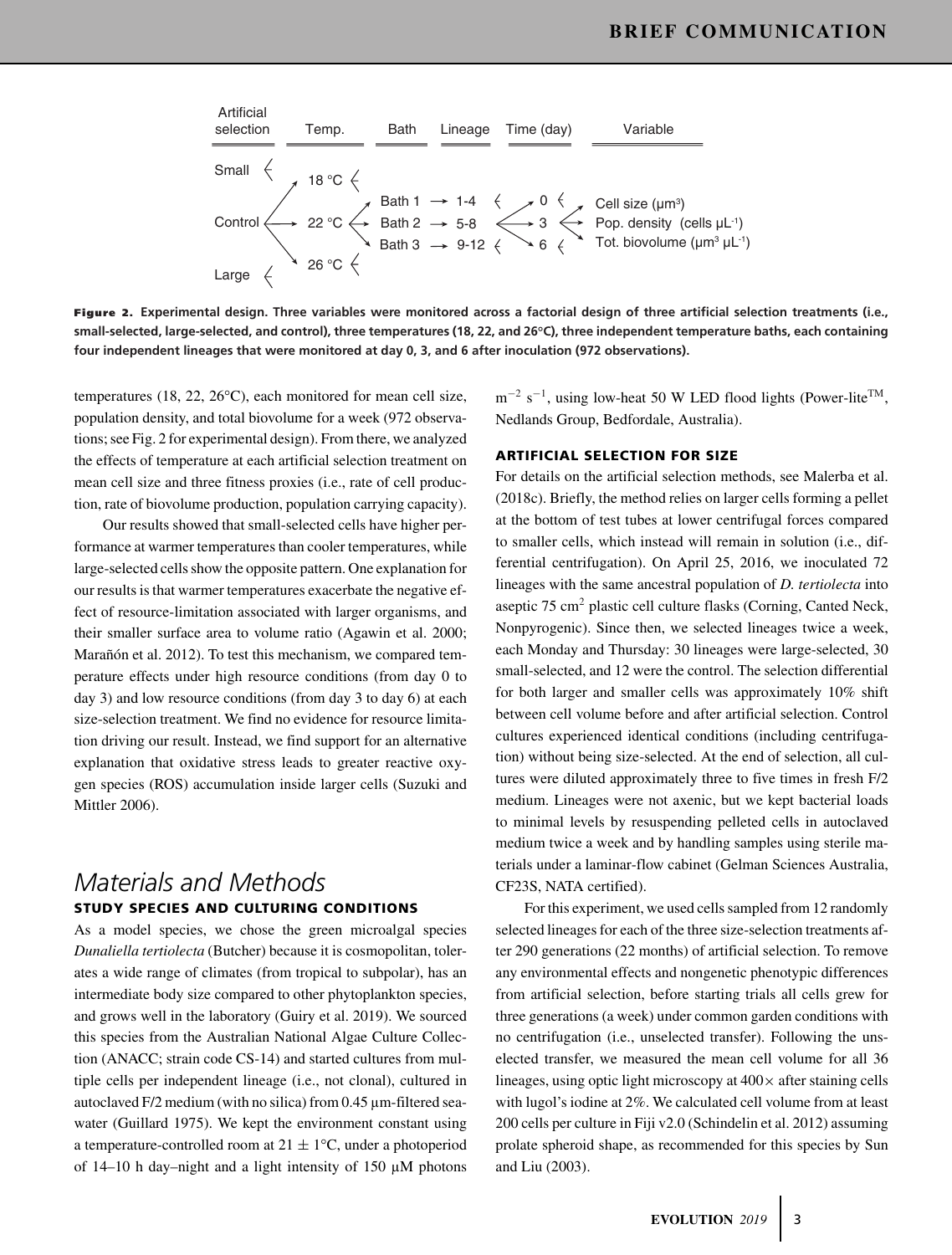#### **TEMPERATURE TRIALS**

After the unselected transfer at  $21 \pm 1$ °C, we diluted samples from the 36 lineages 10-fold, resuspended into fresh F/2 medium, and standardized for initial total biovolume (i.e., population density  $\times$  mean cell volume; unit  $\mu$ m<sup>3</sup>  $\mu$ L<sup>-1</sup>)—which is a better predictor for resource use than population density. We submerged all cultures inside transparent and side-illuminated water baths at a controlled temperature of either 22°C (usual temperature), 18°C  $(-4)$ , and  $26^{\circ}$ C ( $+4$ ; see Fig. 2 for experimental design). This temperature range mirrors usual yearly fluctuations in sub-tropical regions where this species is often found. Each temperature included three independent water baths, each holding 12 lineages (four per size-selection treatment; see Fig. 2). We manipulated the temperature of each water bath using a submergible aquarium heater placed behind the samples so as not to affect light exposure. We ensured that daily temperature fluctuations were within  $\pm 1^{\circ}$ C. The experiment took place in a temperature-controlled room and samples experienced identical light conditions of 14–10 h day– night photoperiod with a light intensity of about 100 µM photos  $m^{-2}$  s<sup>-1</sup>.

We monitored all samples for mean cell volume, population density, and total biovolume at day 0, 3, and 6. We recorded population density (i.e., cells  $\mu L^{-1}$ ) with a flow cytometer (Flow-Core, BD LSRII; BD Biosciences, Franklin Lakes, NJ, USA) using a blue laser (488 nm) and CountBright absolute counting beads (Thermo Fisher, Waltham MA, USA) as internal standards in each sample. We inferred the mean cell volume  $(\mu m^3)$  of a population using a calibration curve between the mean of the cytometric histogram for the forward scatter (after standardizing for the mean of the beads) and the mean cell volume measured using optical light microscopy ( $R^2 = 0.84$ ,  $F_{1,106} = 540.9$ ,  $P < 0.001$ ). Finally, we calculated the total biovolume ( $\mu$ m<sup>3</sup>  $\mu$ L<sup>-1</sup>) by multiplying the population density by the mean cell volume. In total, the dataset included 972 observations (3 artificial selections  $\times$  3 temperatures  $\times$  3 baths  $\times$  4 lineages  $\times$  3 times  $\times$  3 demographic parameters).

#### **ROS ASSAYS**

We adopted the methods for quantifying intracellular ROS from Dao and Beardall (2016). After three generations of no centrifugation, we standardized six lineages per size-selection treatment to the same total biovolume and washed all populations three times into saline 40 mM TRIS-HCl buffer (pH 7 and 35 ppt). Then, we dark-incubated cells in 50  $\mu$ M of fluorescent probe 2',7' dichlorodihydrofluorescein diacetate (DCFH-DA) for 90 min at 37°C. After resuspending the pellet in buffer, we sonicated cells for 10 min. We measured the fluorescence of the supernatant in a spectrophotometer (Hitachi F-7000, Tokyo, Japan) at wavelengths of 485 nm (excitation) and 525 nm (emission). Values were converted into fluorescence units of dichloro-fluorescein (nM) using a 7-point calibration curve (second degree polynomial:  $R^2 = 0.999$ . The buffer was the negative control and dichlorofluorescein (DCF) from 5 to 75 nM was the positive control. We standardized ROS fluorescence in a sample for cell density and for the volume of the cell's nucleus. Nucleus size was estimated from fluorescent microscopy (excitation at 325–375 nm and emission at 435–485 nm) with Leica DMi8 at  $400 \times$  after fixing cells with 2% glutaraldehyde and resuspending the biomass in DAPI at 0.1 µg mL−1. The allometric relationship was: *log10 nucleus volume* = 0.479 × *log10 cell volume*−0.122.

#### **DATA ANALYSIS**

We calculated three parameters that estimate the species shortterm fitness from each time-series. The daily cell production (cells  $\mu L^{-1}$  day<sup>-1</sup>) of a lineage indicates rate of change in population densities between day 0 and 3. The daily biovolume production  $(\mu m^3 \mu L^{-1}$  day<sup>-1</sup>) is the slope of total biovolume between day 0 and day 3. The population carrying capacity (cells  $\mu L^{-1}$ ) was the final cell density of each lineage after the time-series reached a stable state (6 days). Finally, we analyzed the effects of temperature on mean cell volumes  $(\mu m^3)$  between day 0 and day 3 among size-selection treatments.

We used linear mixed models to estimate the effects of temperature at each artificial selection treatment on mean cell size and the three fitness parameters. In all models, fixed effects included "Temperature" (continuous, from 18 to 26°C) and "Artificial Selection Treatment" (discrete, either small-selected, large-selected, or control). We ensured that treating Temperature as a discrete categorical factor did not change any of the conclusions (see Fig. S1). For mean cell size, we monitored cultures for 6 days: to focus on phenotypic plasticity and exclude evolutionary effects, we only analyzed observations at the start of the experiment and after 3 days of growth, with "Time" (continuous, from 0 to 3 days) as an additional fixed factor in the model. Initial models included all interaction terms. If not significant, higher-order interaction terms were removed from the model. Final models also included a random intercept for each lineage nested within treatment. We initially included a random slope with temperature, but that was later removed from the final models after being consistently selected against by model selection with Akaike Information Criterion (Burnham and Anderson 2002). We calculated probability values for the linear mixed-models using an analysis of deviance with type II Wald chi-square test and Kenward– Roger approximation to calculate the degrees of freedom (see Table S1).

We carried out all analysis and plotting in R version 3.5.0 (R Core Team 2018) using packages nlme (Pinheiro et al. 2016), lme4 (Bates et al. 2015), plyr (Wickham 2011), car (Fox and Weisberg 2019), and ggplot2 (Wickham 2009).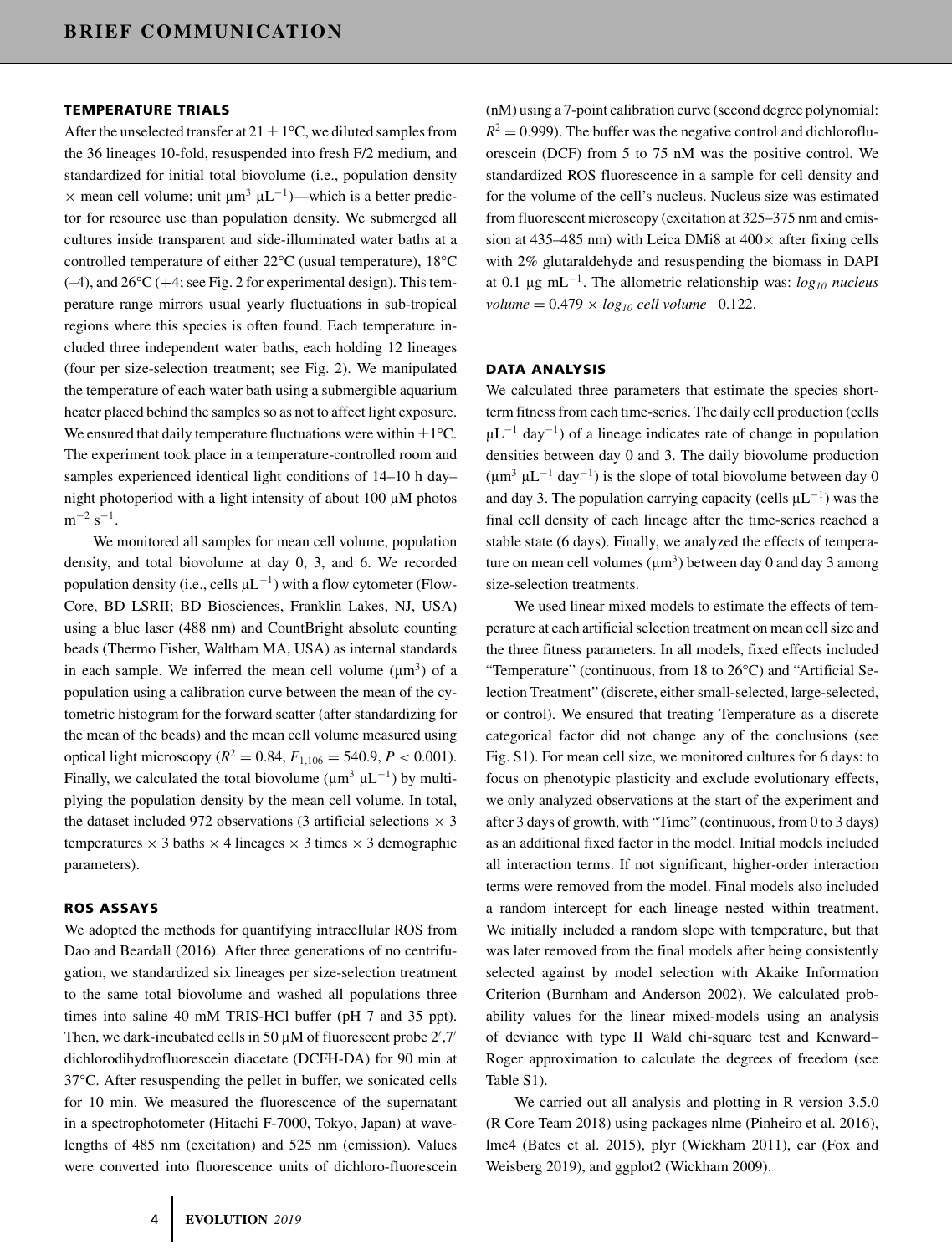

**Figure 3. Effects of two years of artificial size-selection (about 300 generations) on the cell volume of** *D. tertiolecta***. Each point represents the mean cell volume of an independent lineage after measuring c. 200 cells per lineage. Lines indicate the fit of a LOESS smoother for each size-selection treatment (either small-selection, large-selection, or control). Temperature trials were conducted after 290 generations (22 months) using 12 randomly sampled lineages for each size-selection treatment and the mean cell volume was 93.2 (±3.5 SE), 272.3 (±16.8), and 1217.3 (±207.8) <sup>µ</sup>m3 for small, control and large, respectively.**

# *Results*

### **CELL SIZE EVOLUTION**

After 290 generations of artificial selection, the mean volume of large-selected cells (1217.3  $\pm$  207.8 SE) was 4.5 times larger than control cells (272.3  $\pm$  16.8) and 13 times larger than smallselected cells (93.2  $\pm$  3.5; Fig. 3). On average, the mean cell volume increased by 0.6% per generation in large-selected lineages (linear regression:  $F_{1,25} = 116.31$ ,  $P < 0.001$ ), and decreased by 0.2% in small-selected lineages ( $F_{1,25} = 23.367, P < 0.001$ ). Control lineages did not show any trend in size over time  $(F_{1,24})$  $= 2.36, P = 0.14$ ; Fig. 3).

#### **TEMPERATURE EFFECTS ON PRODUCTIVITY RATES**

Small-selected cells increased productivity—both per biovolume (Fig. 4A) and per cell (Fig. 4B)—with increasing temperatures, whereas large-selected cells showed the opposite trend. Control lineages were intermediate, with no statistical support for an effect of temperature (i.e., coefficient largely overlapping 0; see Fig. 4A and 4B for coefficients and Fig. S2 for model fits). Rates of daily biovolume production increased more than doubled  $(+108%)$ in small-selected lineages from 18 to 26°C (positive slopes in Fig. 4A). Instead, the same temperature gradient led to a decrease in biovolume production for large-selected (−79%) lineages (negative slopes Fig. 4A). Similarly, rates of daily cell production increased with increasing temperatures in small-selected lineages (+48%), while mostly decreased in large-selected lineages (–37%) and showed no effect of temperature in Control lineages (Fig. 4B).

#### **TEMPERATURE EFFECTS ON POPULATION CARRYING CAPACITY**

The population carrying capacity after 6 days of growth increased with temperature in small-selected  $(+42%)$  and control lineages (+48.5%), and decreased with temperature in large-selected lineages (–37%; Fig. 4C and Fig. S2 for model fits).

#### **TEMPERATURE EFFECTS ON MEAN CELL SIZE**

Size-selection treatments showed different effects of temperature on the mean cell size within the population (Table S1). Control cells showed the greatest temperature sensitivity during the experiment, decreasing in volume by up to 40% between 18 and 26°C. Conversely, small- and large-selected cells showed little change in mean cell size across temperature (both slopes overlapping 0 in Fig. 4D; see Fig. S2 for model fits). Moreover, all populations recorded larger mean cell sizes at the beginning of the experiment (day 0) compared to the end (day 6; see Fig. S3).

#### **TEMPERATURE EFFECTS ACROSS RESOURCE LEVELS**

The specific growth rate of all lineages decreased considerably between days 0 to 3 and days 3 to 6 (see Fig. S4), indicating that cultures became increasing more resource limited. If warmer temperatures exacerbate resource limitation more in larger cells than smaller ones, we would expect different temperature effects between growth under high resources (from day 0 to day 3) and low resources (from day 3 to day 6) at each size-selection treatment. Instead, all temperature effects on biomass and cell productivity remained comparable between resource-replete exponential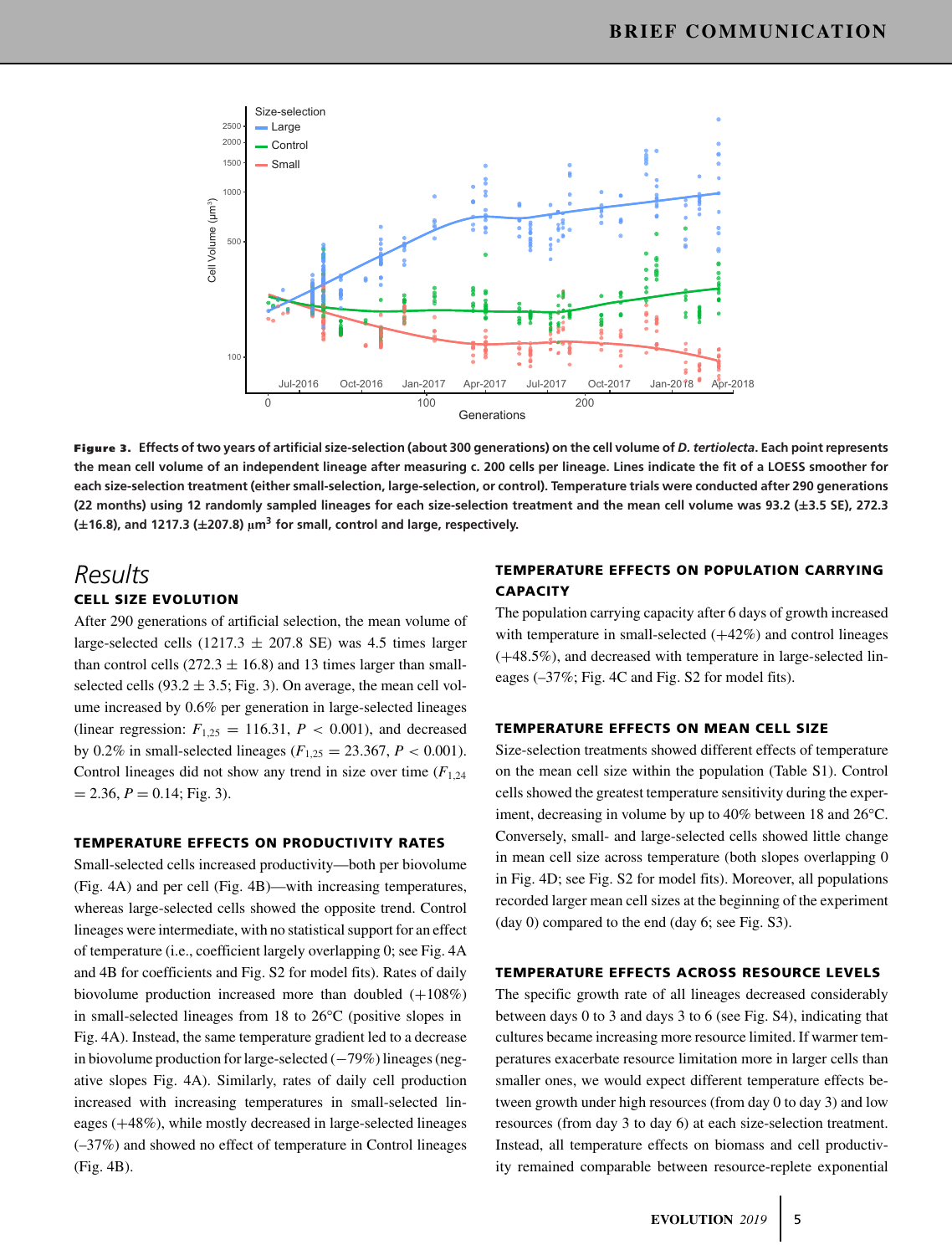

**Figure 4. Mean temperature sensitivity between 18 and 26°C for demographic parameters among artificial selection treatments. Slopes were extracted from the best-fitting linear mixed-model. A positive slope represents a positive effect of temperature on the demographic parameter, and vice-versa. Each coefficient is color-coded for the artificial selection treatment and is partitioned into quantiles representing 95%, 75%, 50%, and 25% of the distribution. See Fig. S2 for all model fits and Table S1 for ANOVA tables.**

growth phases and at the onset of stationary phase and resource limitation (Fig. S5).

#### **ROS ASSAY**

If size-dependent fitness across temperature is mediated by ROS toxicity, we would expect different relative intracellular ROS levels among size-selected lineages. Results show that large-selected cells have 4.7 times more ROS than small-selected cells (Fig. 5A). Moreover, larger cells have two times more ROS when standardized for their nucleus volume compared to small-selected cells (Fig. 5B). Finally, there was no statistical difference in ROS levels among size treatments when standardizing for cell biovolume  $(F_{2,15} = 2.12, P = 0.154$ ; data not shown).

## *Discussion*

By using artificial selection to evolve different cell sizes, our results showed that body size per se can directly affect the short-term performance of a species across temperatures. Warmer temperatures increased fitness in small-evolved individuals and reduced fitness in large-evolved individuals. Hence, our results demonstrate that some intrinsic property of body size determines the temperature-dependent fitness of an organism.

Our results showed that smaller cells benefitted from higher temperatures, but they did not provide insight as to why. It has long been argued that smaller cells are better in warmer temperatures because they have a greater surface to volume ratio. All else being equal, cells assimilate light and nutrients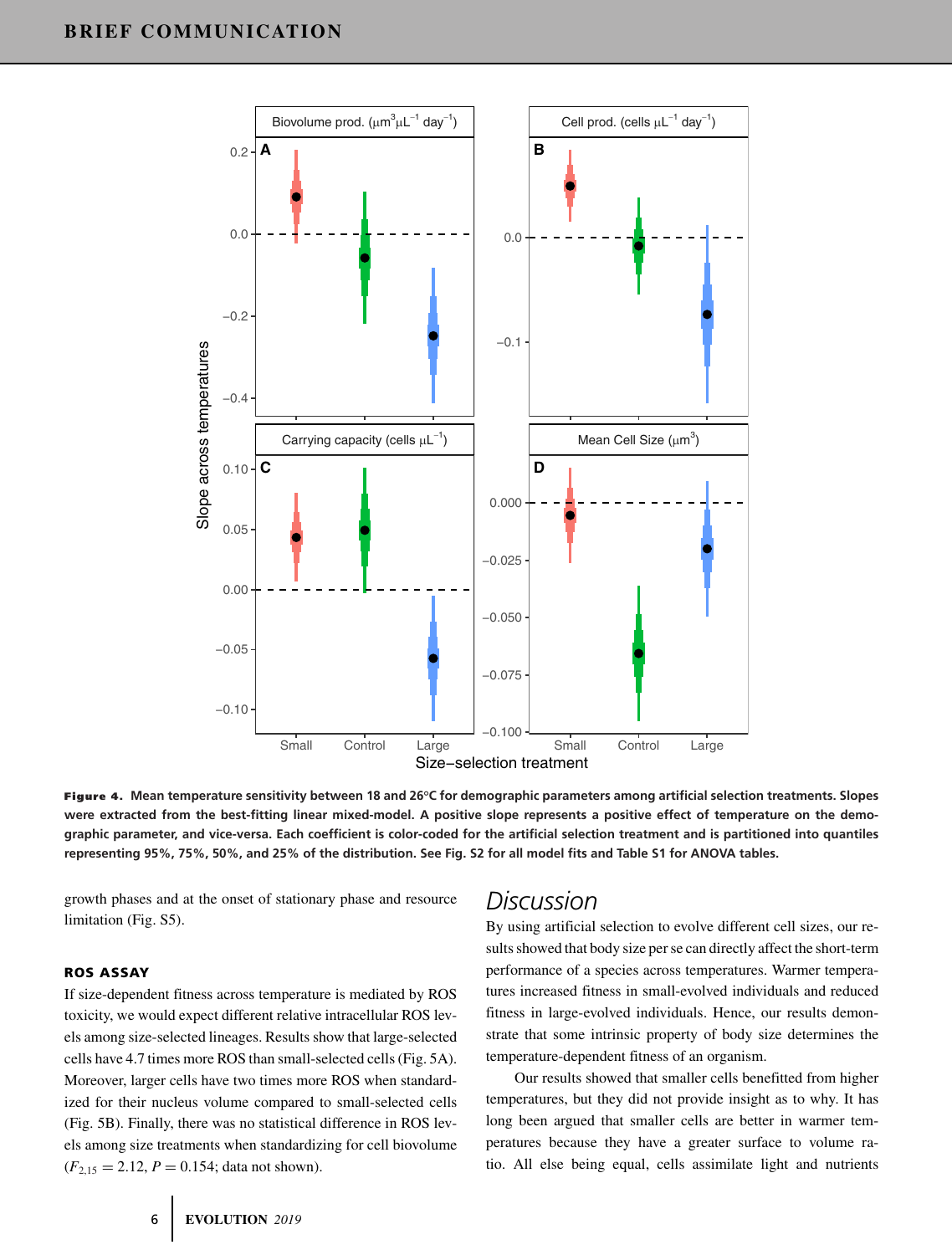

**Figure 5. Intracellular reactive oxygen species (ROS) for each sizeselection treatment calculated (A) per unit cell and (B) per unit cell's nucleus volume. Asterisks indicate significant differences following linear models and Tukey's post-hoc test. ROS concentrations are expressed as fluorescence units of dichloro-fluorescein. Note that there was no statistical difference in ROS per biovolume** among size treatments  $(F_{2,15} = 2.12, P = 0.154;$  data not shown).

proportionally to surface area, which scales at two thirds of cell volume. Conversely, resource consumption is roughly proportional to volume (Aksnes and Egge 1991; Okie 2013; Maranon 2015). Under these geometrical assumptions, as cell size increases, resource uptake from increasing surface area should increase more slowly than resource consumption (Niklas 2013). While there is variation in temperature sensitivity among enzymes (Padfield et al. 2016; Schaum et al. 2018), warmer temperatures generally accelerate the cell's enzyme reactions and protein synthesis, perhaps increasing resource demands to rates that cannot be met by larger cells with (relatively) small surface to volume ratios. Hence, theory predicts that organisms reduce their body size to increase their surface to volume ratio and better cope with the increased demands associated with warmer temperatures on resource assimilation (Atkinson et al. 2006; Sommer et al. 2017). Support for this theory comes from studies that suggest low resources intensify temperature-dependent effects on larger species (Rhee and Gotham 1981; Persson et al. 2011; Cross et al. 2015).

Our results were incompatible with the explanation that warmer temperatures exacerbate resource limitation in larger cells. If resources were driving temperature effects, we would expect larger cells to suffer greater costs later in the experiment at higher population densities, when light, nutrients, and other resources are less available. Instead, all temperature effects on population fitness remained equivalent between resource-replete (days 0–3) and at the onset of resource limitation (days 3–6). Furthermore, populations of large cells still maintained positive growth at warm temperatures, rejecting the hypothesis that resource limitation (e.g., oxygen, sensu Woods 1999) could act as an absolute constraint on body size. Perhaps, cells evolving to larger sizes also developed strategies to assimilate resources while minimizing geometrical constraints. For example, we showed that large-selected cells modified their photosynthetic apparatus, by evolving smaller light-harvesting antennae and greater pigments densities (Malerba et al. 2018a). Although in nature larger cells are typically inferior competitors under low nutrients (Maranon 2015), it is likely that our lineages have evolved systems for nutrient uptake and distribution to compensate for the geometrical constrains of increasing volumes. While we have no data on nutrient utilization among size-evolved lineages, present evidence suggests that the mechanisms driving the size-dependent temperature response in this species are more complex than the often-cited geometrical arguments on surface to volume ratios.

Instead, we find evidence for ROS driving our results. An increase in temperature will increase the electron flow of photosynthetic cells and make them more susceptible to light-induced damage (Vacca 2004; Suzuki and Mittler 2006). A well-known effect of exceeding photosynthetic capacity is the leakage of electrons onto  $O_2$  by the electron transport chain, thereby generating ROS (Key et al. 2010). When cells are unable to downregulate photosynthetic energy, oxidative stress from ROS accumulation can reduce the performance of a cell, mostly through DNA damages (Suzuki and Mittler 2006). Our previous studies on this model system suggest that large-selected cells may be more vulnerable to ROS toxicity than small-selected cells. First, largeselected cells have much faster energy rates than smaller cells (+899% per-cell and +69% per-volume; Malerba et al. 2018a; Malerba and Marshall 2019) hence, greater potential to generate ROS. Second, beta-carotene is a key photo-protectant pigment against ROS and its mass-specific density is 55% lower in largeselected cells than smaller ones (Malerba et al. 2018a). Third, the sensitivity to photodamange is proportional to Chlorophyll-a concentration among phytoplankton species (Echeveste et al. 2011) and its mass-specific density is 61% greater in large-selected cells (Malerba et al. 2018a). Consistent with expectations, we found that our larger cells have almost five times more ROS than smaller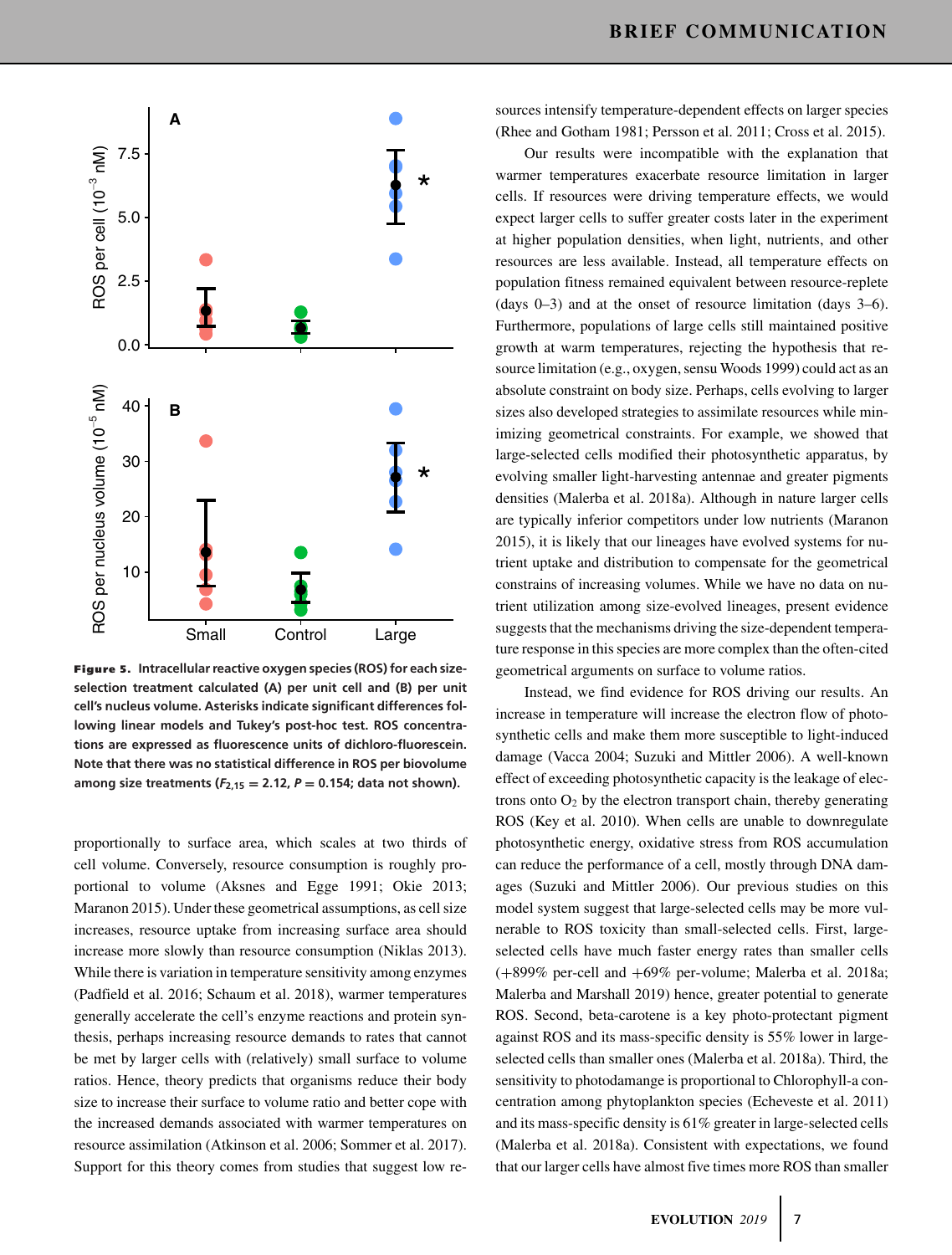cells. Furthermore, larger cells have disproportionately smaller nuclei, leading to twice as much ROS loads around their nucleus than smaller cells (but notice that all sizes had equivalent ROS per biovolume). While these results cannot attribute causality, they are consistent with the hypothesis that ROS toxicity may explain size-dependent fitness across temperatures that are independent of nutrient levels. Also, if temperature effects are driven by size-dependent ROS toxicity, we would expect that other ROSproducing stressors (e.g., high irradiance) should favor smaller cells. However, such predictions are complicated by the fact that photosystems and ROS-absorbing pigments coevolved with cell size in this species (Malerba et al. 2018a). In the future, we hope to test our hypothesis on ROS toxicity by verifying that costs to larger sizes intensify at higher light levels.

We found evidence for differences in temperature-induced phenotypic plasticity among our selection treatments. Control populations showed a 40% decrease in mean cell volume from 18 to 26°C, whereas small- and large-selected cells did not show any trend with temperature. In other words, unselected cells showed far greater potential for rapid phenotypic change in volume than size-evolved lineages. This is consistent with control cells increasing in volume twice as much as large- or small-selected cells under nutrient limitation (Malerba et al. 2018b). It is likely that the most extreme genotypes produced after nearly 300 generations of artificial selection are also the least plastic in body size. Our artificially selected lineages are under strong and constant selection pressures, which are predicted to generate specialized and monomorphic phenotypes with a reduced niche breath and plasticity, relative to unselected (control) populations (Futuyma and Moreno 1988; DeWitt et al. 1998; Chevin and Hoffmann 2017).

# *Conclusions*

Organisms are becoming smaller in response to human activities, with phytoplankton species revealing some of the greatest declines in size in response to warming oceans (Atkinson et al. 2003; Gardner et al. 2011). Our results showed that cells evolving to smaller sizes may have an advantage under higher temperatures. But these adaptive changes may have worrying consequences for food web structures and global carbon cycles. For instance, smaller cells sink more slowly, which could reduce the efficacy of the biological carbon pump and the capacity of the ocean to act as a long-term sink for atmospheric carbon dioxide (Steinacher et al. 2010; Bopp et al. 2013) – although many cellular attributes other than cell size influence phytoplankton sinking rates (Richardson and Jackson 2007). This reduction in cell sinking may add to global warming by reinforcing thermal stratification and further reducing the flow of organic matter to the deep ocean.

By engineering cells of different sizes, we revealed new insights into the drivers of the negative correlation between body size and temperature, which is so pervasive in biology. Our results showed that smaller sizes benefit from warmer temperatures and that there are aspects intrinsic to body size that confer these benefits. However, we found no support for the often-cited mechanism for why smaller cells might perform better at higher temperatures (i.e., increasing surface-area to volume ratios to cope with increased resource demand). Instead, our data support the hypothesis that size-dependent ROS accumulation drove our results. Further studies are necessary to determine whether our findings apply to other systems, in particular on how body size and ROS covary across temperatures in other organisms.

#### **AUTHOR CONTRIBUTIONS**

All authors contributed to designing the study. MEM conducted the experiment, collected the data and carried out statistical analyses. MEM and DJM wrote the initial draft of the manuscript. Both authors gave final approval for publication.

#### **ACKNOWLEDGMENTS**

We thank Tormey Reimer, Lucy Chapman and Dr Maria del Mar Palacios Otero for their help with laboratory procedures. We also thank Prof Don R. Levitan for insightful comments and suggestions. Thanks to Prof. John Beardall and Dr Yussi M. Palacios Delgado for their assistance with ROS assays. We would like to express our gratitude to Lesley Wiadrowski, Stewart Crowley and John Arvanitakis for logistical support at Monash University. Finally, we are particularly grateful to the Australian Research Council for financial support. The authors declare no conflict of interest.

#### **DATA ARCHIVING**

The doi for this article is [https://doi.org/10.5061/dryad.wstqjq2gp.](https://doi.org/10.5061/dryad.wstqjq2gp)

#### **LITERATURE CITED**

- Agawin, N. S. R., C. M. Duarte, and S. Agustı. 2000. Nutrient and temperature control of the contribution of picoplankton to phytoplankton biomass and production. Limnol. Oceanogr. 45:591–600.
- Aksnes, D., and J. Egge. 1991. A theoretical model for nutrient uptake in phytoplankton. Mar. Ecol. Prog. Ser. 70:65–72.
- Angilletta, J., J. Michael, and A. E. Dunham. 2003. The temperature-size rule in ectotherms: simple evolutionary explanations may not be general. Am. Nat. 162:332–342.
- Angilletta Jr, M. J., T. D. Steury, and M. W. Sears. 2004. Temperature, growth rate, and body size in ectotherms: fitting pieces of a life-history puzzle. Integr. Comp. Biol. 44:498–509.
- Ashton, K. G. 2002. Patterns of within-species body size variation of birds: strong evidence for Bergmann's rule. Glob. Ecol. Biogeogr. 11:505–523.
- Atkinson, D., B. J. Ciotti, and D. J. Montagnes. 2003. Protists decrease in size linearly with temperature: ca. 2.5% C−1. Proc. R. Soc. Lond. Ser. B. Biol. Sci. 270:2605–2611.
- Atkinson, D., S. A. Morley, and R. N. Hughes. 2006. From cells to colonies: at what levels of body organization does the 'temperature-size rule' apply? Evol. Dev. 8:202–214.
- Bates, D., M. Maechler, B. Bolker, and S. Walker. 2015. Fitting Linear Mixedeffects models using lme4. J. Stat. Softw. 67:1–48.
- Bergmann, C. 1847. Ueber die Verhältnisse der Wärmeökonomie der Thiere zu ihrer Grösse (Concerning the relationship of heat conservation of animals to their size). Gottinger Studien. 3:595–708.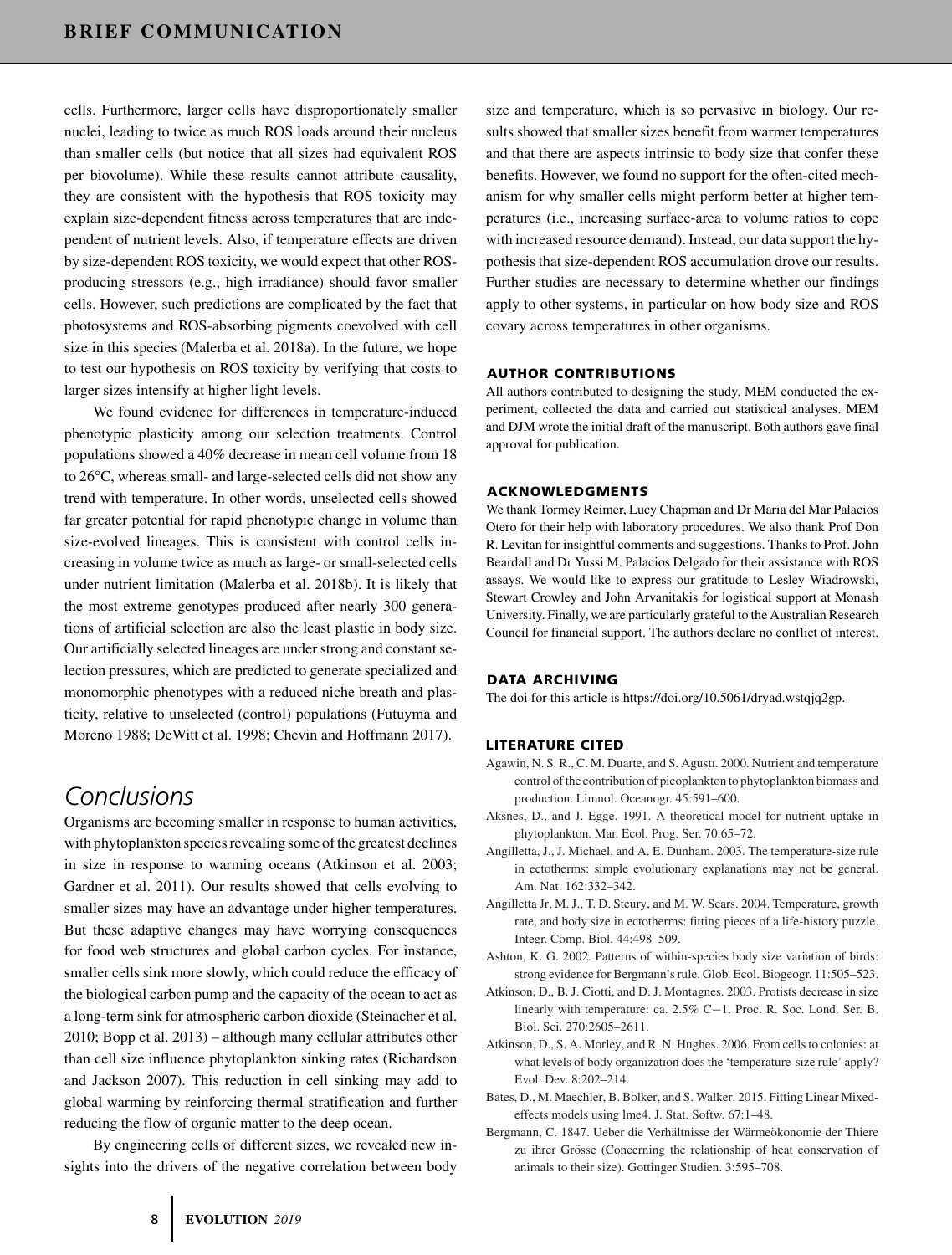- Bopp, L., L. Resplandy, J. C. Orr, S. C. Doney, J. P. Dunne, M. Gehlen, P. Halloran, C. Heinze, T. Ilyina, R. Seferian, et al. 2013. Multiple stressors of ocean ecosystems in the 21st century: projections with CMIP5 models. Biogeosciences 10:6225–6245.
- Brown, J. H., J. F. Gillooly, A. P. Allen, V. M. Savage, and G. B. West. 2004. Toward a metabolic theory of ecology. Ecology 85:1771–1781.
- Burnham, K. P., and D. R. Anderson. 2002. Model selection and multimodel inference: a practical information-theoretic approach. Springer-Verlag New York.
- Capy, P., E. Pla, and J. David. 1994. Phenotypic and genetic variability of morphometrical traits in natural populations of *Drosophila melanogaster* and *D. simulans*. II. Within-population variability. Genet. Select. Evol. 26:15.
- Chevin, L. M., and A. A. Hoffmann. 2017. Evolution of phenotypic plasticity in extreme environments. Philos. Trans. R. Soc. Lond. B Biol. Sci. 372:20160138.
- Cross, W. F., J. M. Hood, J. P. Benstead, A. D. Huryn, and D. Nelson. 2015. Interactions between temperature and nutrients across levels of ecological organization.Global Change Biol. 21:1025–1040.
- Dao, L. H., and J. Beardall. 2016. Effects of lead on growth, photosynthetic characteristics and production of reactive oxygen species of two freshwater green algae. Chemosphere 147:420–429.
- DeWitt, T. J., A. Siha, and D. S. Wilson. 1998. Costs and limits of phenotypic plasticity. Trends Ecol. Evol. 13:77–81.
- Echeveste, P., S. Agusti, and J. Dachs. 2011. Cell size dependence of additive versus synergetic effects of UV radiation and PAHs on oceanic phytoplankton. Environ. Pollut. 159:1307–1316.
- Fischer, K., and I. Karl. 2010. Exploring plastic and genetic responses to temperature variation using copper butterflies. Clim. Res. 43:17–30.
- Fox, J., and S. Weisberg. 2019. An R companion to applied regression, 3rd edition. Sage, Thousand Oaks, CA. [https://socialsciences.](https://socialsciences.mcmaster.ca/jfox/Books/Companion/) [mcmaster.ca/jfox/Books/Companion/.](https://socialsciences.mcmaster.ca/jfox/Books/Companion/)
- Futuyma, D. J., and G. Moreno. 1988. The evolution of ecological specialization. Annu. Rev. Ecol. Syst. 19:207–233.
- Gardner, J. L., A. Peters, M. R. Kearney, L. Joseph, and R. Heinsohn. 2011. Declining body size: a third universal response to warming? Trends Ecol. Evol. 26:285–291.
- Gilchrist, A. S., and L. J. G. Partridge. 1999. A comparison of the genetic basis of wing size divergence in three parallel body size clines of *Drosophila melanogaster*.Genetics 153:1775–1787.
- Ginzberg, M. B., R. Kafri, and M. Kirschner. 2015. On being the right (cell) size. Science 348:1245075.
- Guillard, R. R. L. 1975. Culture of phytoplankton for feeding marine invertebrates. Pp. 26–60 *in* W. L. Smith, and M. H. Chanley, eds. Culture of marine invertebrate animals. Plenum Press, New York, USA.
- Guiry, M.D., and G. M. Guiry. 2019. AlgaeBase. World-wide electronic publication, National University of Ireland, Galway. [https://www.](https://www.algaebase.org) [algaebase.org;](https://www.algaebase.org) searched on 23 August 2019.
- Gustafson, K. D., B. J. Kensinger, M. G. Bolek, and B. Luttbeg. 2014. Distinct snail (Physa) morphotypes from different habitats converge in shell shape and size under common garden conditions. Evol. Ecol. Res. 16:77– 89.
- Heinze, J., S. Foitzik, B. Fischer, T. Wanke, and V. E. Kipyatkov. 2003. The significance of latitudinal variation in body size in a holarctic ant, *Leptothorax acervorum*. Ecography 26:349–355.
- Huey, R. B., G. W. Gilchrist, M. L. Carlson, D. Berrigan, and L. s. J. S. Serra. 2000. Rapid evolution of a geographic cline in size in an introduced fly. Science 287:308–309.
- Imasheva, A. G., O. A. Bubli, and O. E. Lazebny. 1994. Variation in wing length in Eurasian natural populations of *Drosophila melanogaster*. Heredity 72:508.
- Key, T., A. McCarthy, D. A. Campbell, C. Six, S. Roy, and Z. V. Finkel. 2010. Cell size trade-offs govern light exploitation strategies in marine phytoplankton. Environ. Microbiol. 12:95–104.
- Lande, R. 1979. Quantitative genetic analysis of multivariate evolution, applied to brain:body size allometry. Evolution 33:402–416.
- Lonsdale, D. J., and J. S. J. E. Levinton. 1985. Latitudinal differentiation in copepod growth: an adaptation to temperature.Ecology 66:1397–1407.
- Malerba, M. E., and D. J. Marshall. 2019. Size-abundance rules? Evolution changes scaling relationships between size, metabolism and demography. Ecol. Lett. 22:1407–1416.
- Malerba, M. E., M. M. Palacios, Y. M. P. Delgado, J. Beardall, and D. J. Marshall. 2018a. Cell size, photosynthesis and the package effect: an artificial selection approach. New Phytol. 219:449–461.
- Malerba, M. E., M. M. Palacios, and D. J. Marshall. 2018b. Do larger individuals cope with resource fluctuations better? an artificial selection approach. Proc. Biol. Sci. 285:20181347.
- Malerba, M. E., C. R. White, and D. J. Marshall. 2018c. Eco-energetic consequences of evolutionary shifts in body size. Ecol. Lett. 21:54–62.
- Maranon, E. 2015. Cell size as a key determinant of phytoplankton metabolism and community structure. Annu. Rev. Mar. Sci. 7:241–264.
- Marañón, E., P. Cermeño, M. Latasa, and R. D. Tadonléké. 2012. Temperature, resources, and phytoplankton size structure in the ocean. Limnol. Oceanogr. 57:1266–1278.
- McCabe, J., and L. Partridge. 1997. An interaction between environmental temperature and genetic variation for body size for the fitness of adult female *Drosophila melanogaster*. Evolution 51:1164–1174.
- Niklas, K. J. 2013. Biophysical and size-dependent perspectives on plant evolution. J. Exp. Bot. 64:4817–4827.
- Okie, J. G. 2013. General models for the spectra of surface area scaling strategies of cells and organisms: fractality, geometric dissimilitude, and internalization. Am. Nat. 181:421–439.
- Padfield, D., G. Yvon-Durocher, A. Buckling, S. Jennings, and G. Yvon-Durocher. 2016. Rapid evolution of metabolic traits explains thermal adaptation in phytoplankton. Ecol. Lett. 19:133–142.
- Partridge, L., B. Barrie, K. Fowler, and V. French. 1994. Evolution and development of body size and cell size in *Drosophila melanogaster* in response to temperature. Evolution 48:1269–1276.
- Partridge, L., and J. A. Coyne. 1997. Bergmann's rule in ectotherms: is it adaptive? Evolution 51:632–635.
- Persson, J., M. W. Wojewodzic, D. O. Hessen, and T. J. O. Andersen. 2011. Increased risk of phosphorus limitation at higher temperatures for *Daphnia magna*.Oecologia 165:123–129.
- Peters, R. H. 1983. The ecological implications of body size. Cambridge Univ. Press, Cambridge, U.K.
- Pinheiro, J., D. Bates, S. DebRoy, D. Sarkar, and R. Core Team. 2016. nlme: linear and nonlinear mixed effects models. R package version 3.1–128, [http://CRAN.R-project.org/package](http://CRAN.R-project.org/package=nlme)=nlme.
- R Core Team. 2018. R: A language and environment for statistical computing. R Foundation for Statistical Computing, Vienna, Austria.
- Reeve, Fowler, and Partridge. 2000. Increased body size confers greater fitness at lower experimental temperature in male *Drosophila melanogaster*. J. Evol. Biol. 13:836–844.
- Rhee, G. Y., and I. Gotham. 1981. The effect of environmental factors on phytoplankton growth: temperature and the interactions of temperature with nutrient limitation. Limnol. Oceanogr. 26:635–648.
- Richardson, T. L., and G. A. Jackson. 2007. Small phytoplankton and carbon export from the surface ocean. Science 315:838–840.

Roy, K. 2008. Dynamics of body size evolution. Science 321:1451–1452.

Schaum, C.-E., A. Buckling, N. Smirnoff, D. Studholme, and G. Yvon-Durocher. 2018. Environmental fluctuations accelerate molecular evolution of thermal tolerance in a marine diatom. Nat. commun. 9:1719.